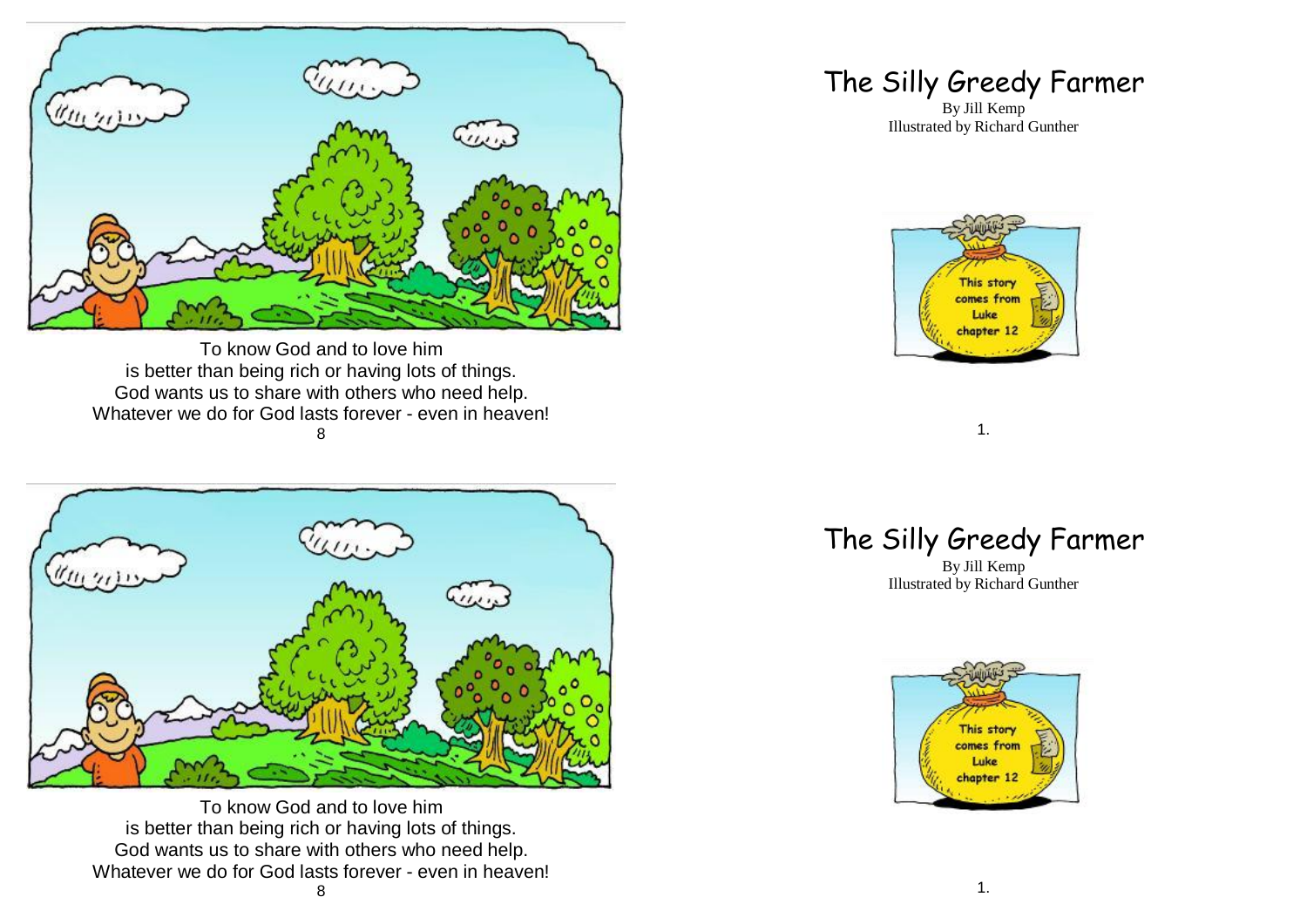

Jesus told this story about a farmer- "One summer all his wheat grew and grew. He had such a big crop! The farmer thought he was very clever. 2



Jesus told this story to help us see that the things we have only last for a little while. We can't take them with us when we die. 7



Jesus told this story about a farmer- "One summer all his wheat grew and grew. He had such a big crop! The farmer thought he was very clever.



Jesus told this story to help us see that the things we have only last for a little while. We can't take them with us when we die.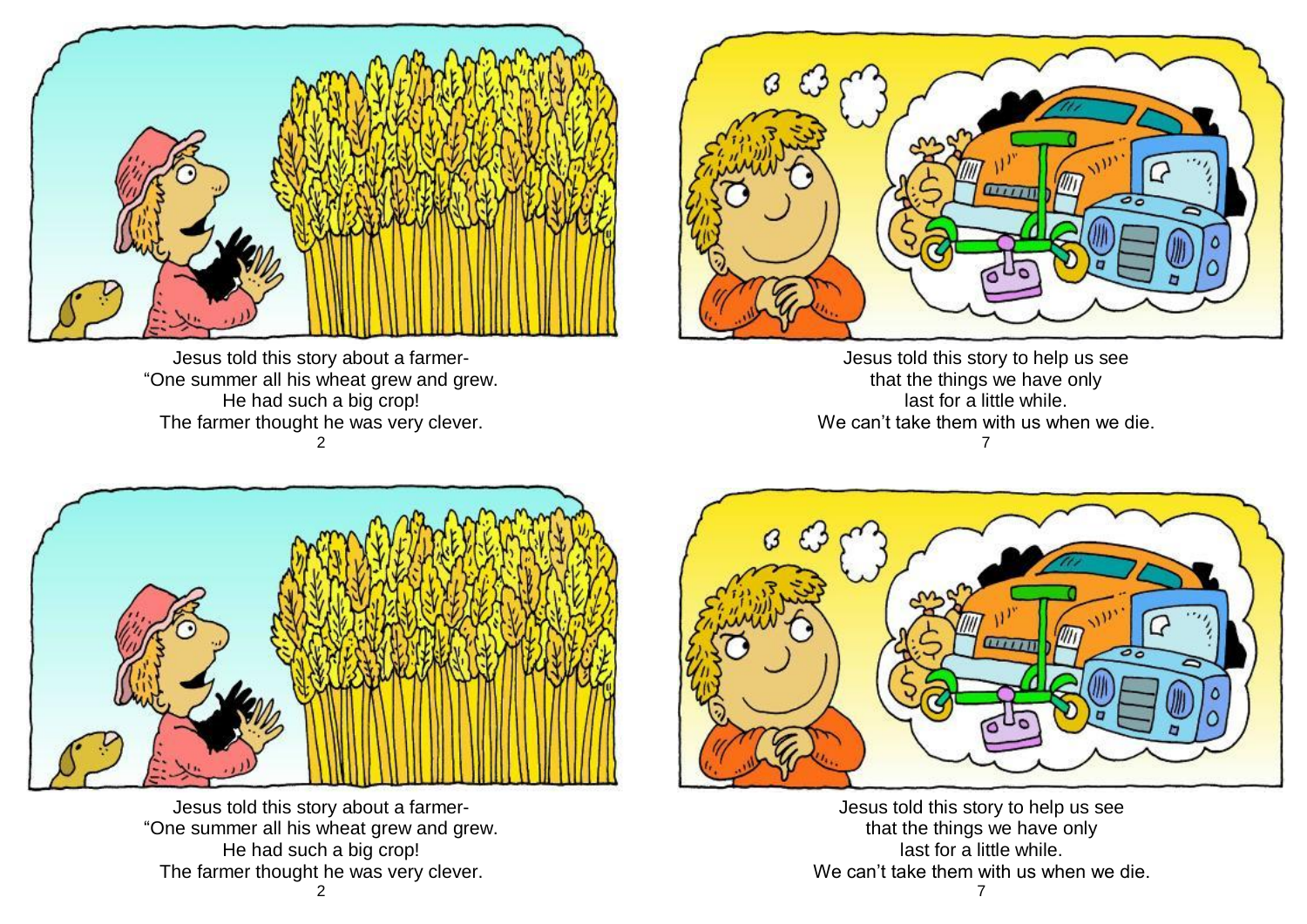



But that very night the silly, greedy farmer died. Now who did all the wheat belong too? It was no use at all to the farmer, after he was dead. 6

" I am not selling or sharing any," he said, "I will keep it all for myself. I grew it and so I will keep it all. It is mine, mine, mine!" 3



But that very night the silly, greedy farmer died. Now who did all the wheat belong too? It was no use at all to the farmer, after he was dead.



" I am not selling or sharing any," he said, "I will keep it all for myself. I grew it and so I will keep it all. It is mine, mine, mine!" 3